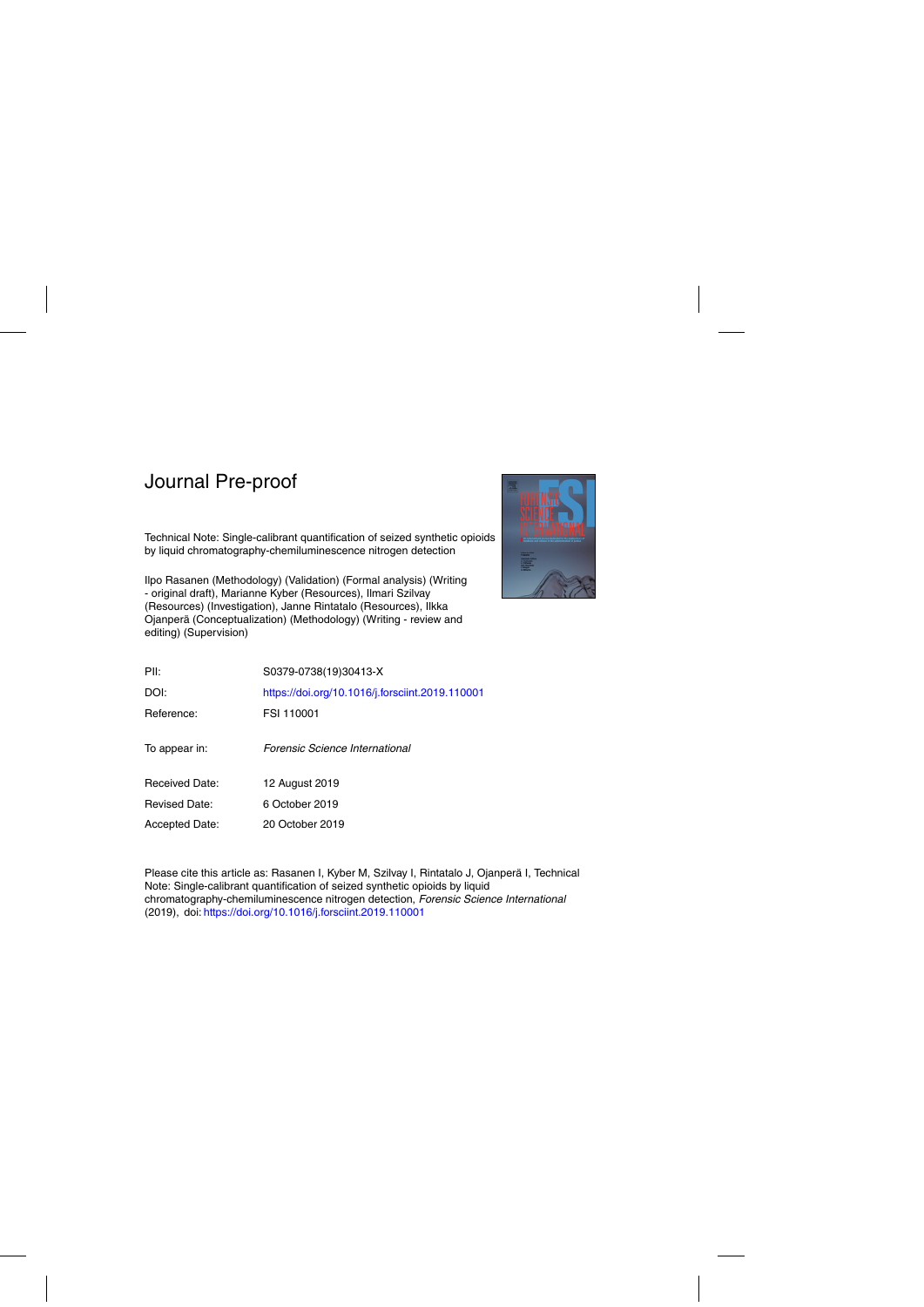This is a PDF file of an article that has undergone enhancements after acceptance, such as the addition of a cover page and metadata, and formatting for readability, but it is not yet the definitive version of record. This version will undergo additional copyediting, typesetting and review before it is published in its final form, but we are providing this version to give early visibility of the article. Please note that, during the production process, errors may be discovered which could affect the content, and all legal disclaimers that apply to the journal pertain.

© 2019 Published by Elsevier.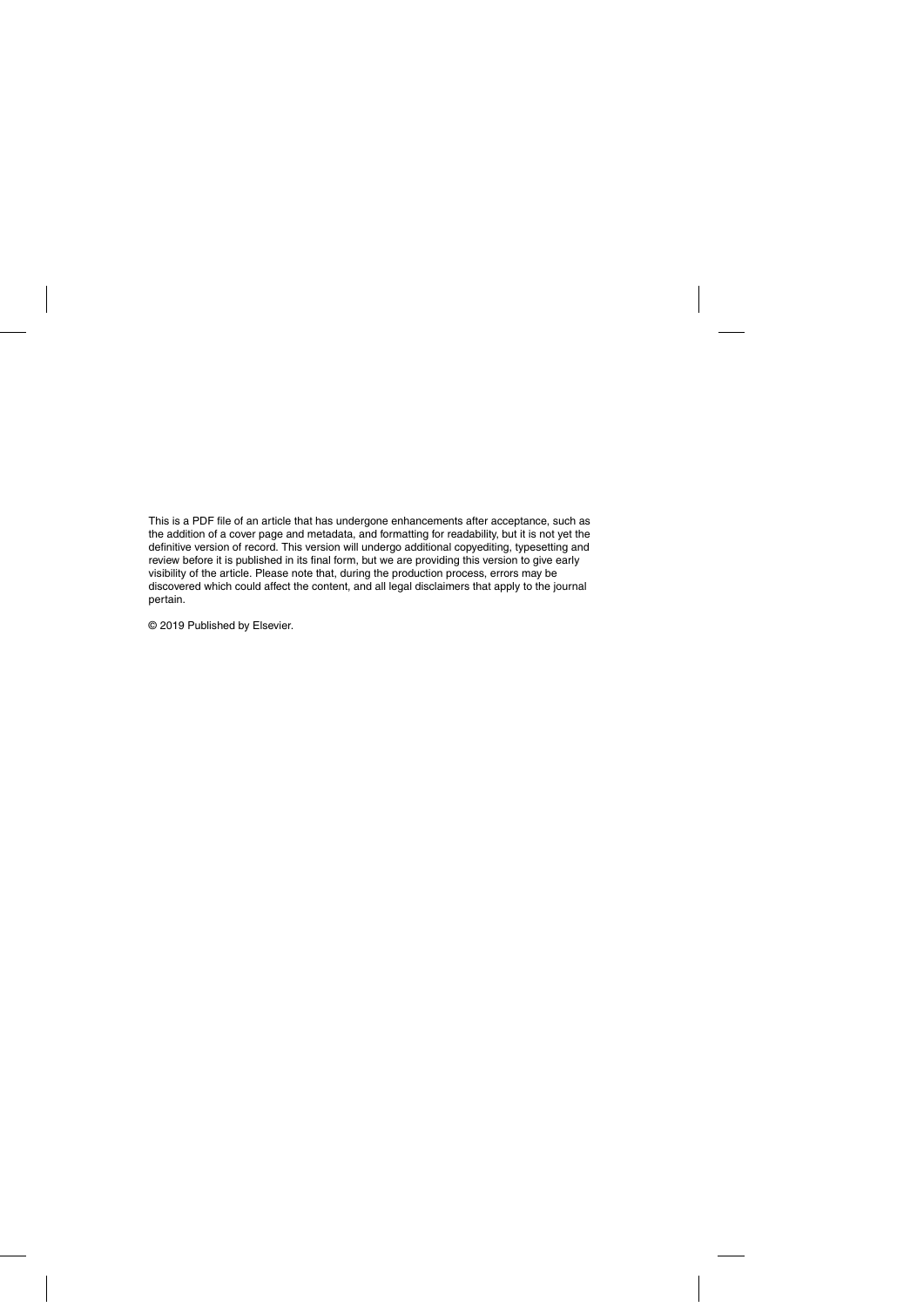# Technical Note: Single-calibrant quantification of seized synthetic opioids by liquid chromatography-chemiluminescence nitrogen detection

Ilpo Rasanen<sup>a</sup>, Marianne Kyber<sup>b</sup>, Ilmari Szilvay<sup>b</sup>, Janne Rintatalo<sup>c</sup>, Ilkka Ojanperä<sup>a,d,\*</sup>

<sup>a</sup>National Institute for Health and Welfare, Forensic Toxicology Unit, PO Box 30, FI-00271 Helsinki, Finland

<sup>b</sup>Finnish Customs Laboratory, PO Box 53, FI-02151 Espoo, Finland

<sup>c</sup>National Bureau of Investigation, PO Box 285, FI-01370 Vantaa, Finland

<sup>d</sup>University of Helsinki, Department of Forensic Medicine, PO Box 40, FI-00014 University of Helsinki, Finland; e-mail: ilkka.ojanpera@helsinki.fi

\*Corresponding author

### **Highlights**

- synthetic opioids play an increasing role in the drug problem
- wide variety of illicit fentanyl derivatives have been seized
- chemiluminescence nitrogen detector (CLND) possesses equimolar response to nitrogen
- LC-CLND enables quantification of seized samples without actual reference standards

### **Abstract**

Drug seizures involving a wide variety of emerging new psychoactive substances (NPS) call for new approaches for instant quantification and valuation. Liquid chromatography– chemiluminescence nitrogen detection (LC–CLND) was used in the quantification of opioids with a single secondary standard (caffeine), utilizing the detector's equimolar response to nitrogen. The mean *N*-equimolarity of CLND for ten fentanyl derivatives and U-47700 by the present LC–CLND method was 96.4% (range 91 – 101%). The furanylfentanyl samples consisted of 112 powdery samples with a mean (median, range) hydrochloride purity of 13% (4.9%, 0.08 – 100%). The purity distribution of the furanylfentanyl samples was distinctly bipartite, showing only lower than 9% (N  $= 98$ ) and higher than 60% (N = 14) purities. The carfentanil samples consisted of eight brownish sticky samples with a mean (median, range) hydrochloride purity of 0.064% (0.063%, 0.052 – ish Customs Laboratory, PO Box 53, FI-02151 Espoo, Finland<br>
anal Bureau of Investigation, PO Box 285, FI-01370 Vantaa, Finland<br>
ersity of Helsinki, Department of Forensic Medicine, PO Box 40, FI-00014 University of<br>
hki,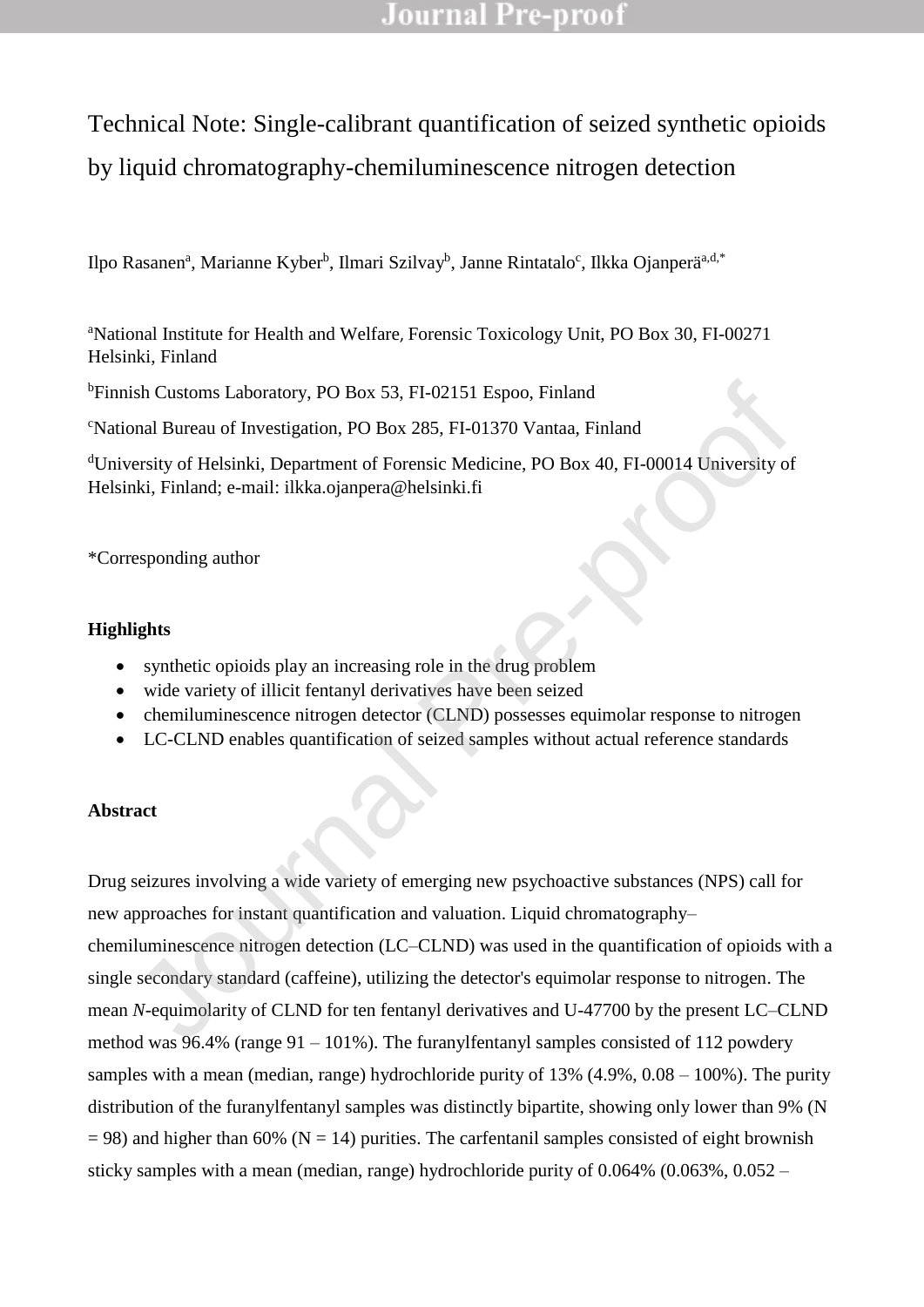0.092%). The U-47700 samples consisted of seven powdery samples with a mean (median, range) hydrochloride purity of  $89.0\%$  (100%,  $51 - 100\%$ ). The present application to synthetic opioid analysis widens the scope of the established LC-CLND method, previously found useful for singlecalibrant quantification of stimulant/hallucinogenic and cannabinoid type of NPS.

#### **Keywords**

- New psychoactive substances
- Drug seizure
- Fentanyl derivative
- Furanylfentanyl
- Chemiluminescence nitrogen detection
- Reference standard

#### **1. Introduction**

Opioids are essential in the medical treatment of severe pain but they are also largely abused by drug addicts. During the recent years, the illicit drugs scene has been shaken by the emergence of various fentanyl derivatives and other potent opioids onto the stage of new psychoactive substances (NPS) [1,2]. As the fentanyl structure is exceptionally prone to be modified, the number of different derivatives with pharmacological activity is high. It has been estimated that out of approximately 1400 fentanyl analogues, more than 200 compounds have been described in the literature [3].

The diversity and rapid turnover of NPS makes their analysis challenging, as high-quality reference standards are not readily accessible. While unequivocal identification of seized samples can be carried out by a combination of high resolution mass spectrometry and NMR spectroscopy, the purity estimation in the absence of reference standards requires a technique with universal or predictable response as opposed to mass spectrometry. In our earlier papers, we have studied liquid chromatography–chemiluminescence nitrogen detection (LC–CLND) in the quantification of NPS with a single secondary standard (caffeine), utilizing the detector's equimolar response to nitrogen [4,5]. The developed method enabled analysis of phenethylamines, cathinones and tryptamines, as well as to nitrogen containing synthetic cannabinoids, at a level of uncertainty of measurement (<20%) comparable to conventional quantification methods [5]. Fentanyl derivative<br>
Chenaluminescence nitrogen detection<br>
Chenaluminescence nitrogen detection<br>
Reference standard<br>
ds are essential in the medical treatment of severe pain but they are also largely abused b<br>
ddicts. Dur

Here, using essentially the same conditions for sample preparation and LC-CLND analysis as in the previous paper [5], we focus on the quantification of fentanyl derivatives and report purity values for seized samples of furanylfentanyl, carfentanil and U-47700.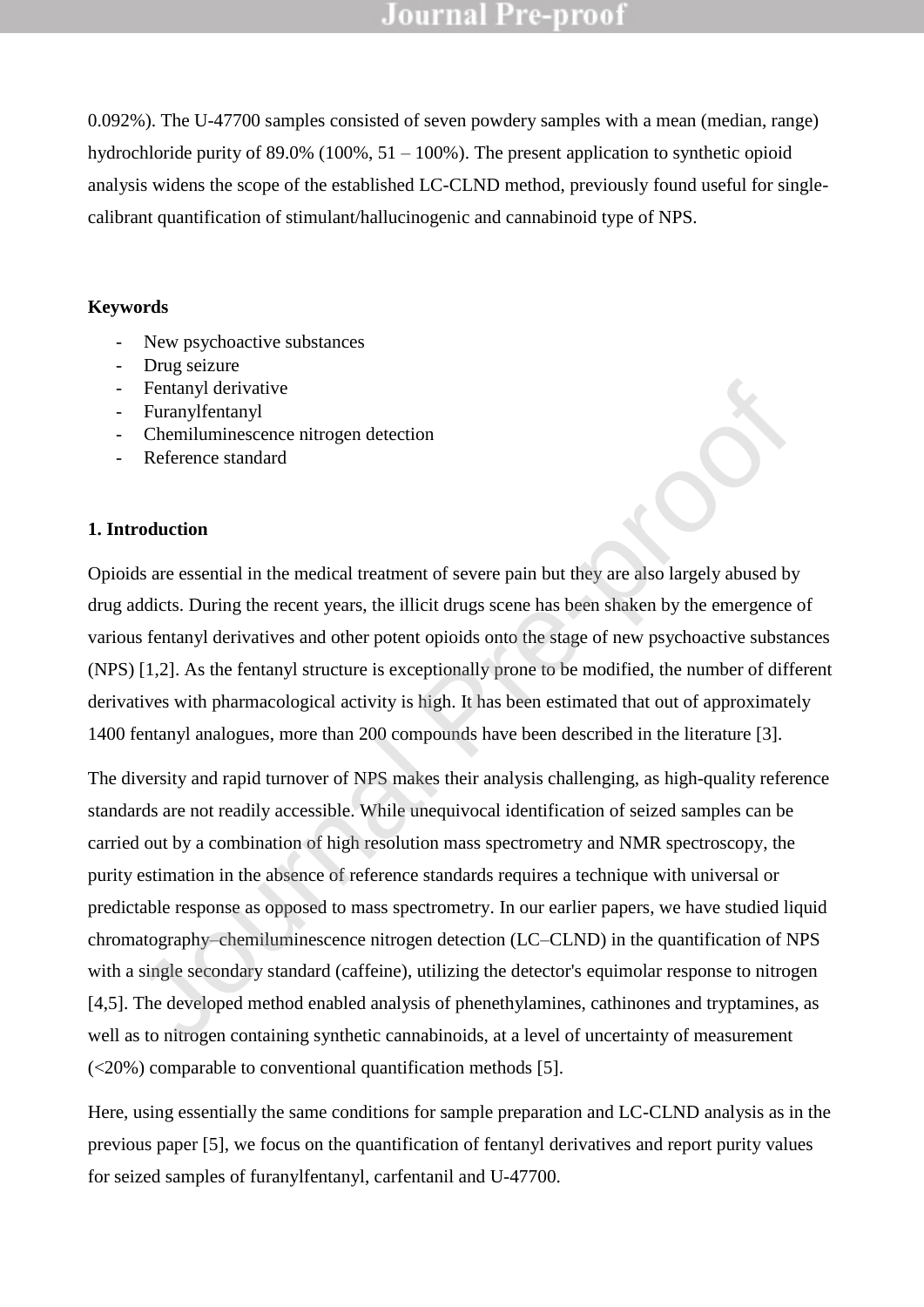#### **2. Materials and methods**

#### *2.1. Materials*

Seized material with previously positively identified main components was obtained through the National Bureau of Investigation and from the Finnish Customs Laboratory for quantitative analysis by LC–CLND.

The secondary reference standard used for quantification by LC–CLND was caffeine (Sigma– Aldrich C1778, purity 98.9%).

Certified reference standards were used to determine the equimolarity of the CLND detector. Standards were selected according to their availability to the laboratory. Fentanyl solution (99.9%) 1.0 mg/mL in methanol was from LGC GmbH (Luckenwalde, Germany), para-fluorofentanyl HCl (> 95%) and furanylfentanyl HCl (98.9 %) were from Cayman Chemical (Ann Arbor, MI, USA), U-47700 HCl (92.8  $\pm$  0.5%) was from Chiron (Trondheim, Norway), alpha-methylfentanyl HCl (98%) was from Toronto Research Chemical Inc (North York, ON, Canada), cis-3-methylfentanyl HCl (99.6%), trans-3-methylfentanyl HCl (98.7%) and norfentanyl HCl hydrate (99.9%) were from Lipomed (Arlesheim, Switzerland), carfentanil citrate was from United Nations Narcotics Lab (Vienna, Austria), remifentanil HCl (99.5%) was from GlaxoSmithKLine (Durham, UK) and sufentanil citrate (99.6%) was from Janssen Pharmaceutica N.V. (Beerse, Belgium). che Clary of Section Contention the equivalently of the CLND detector.<br>
Fied reference standards were used to determine the equimolarity of the CLND detector.<br>
Ards were selected according to their availability to the labo

#### *2.2. Apparatus*

LC–CLND analysis was performed with an Agilent Technologies (Santa Clara, CA, USA) 1100 series liquid chromatograph equipped with an autosampler, binary pump, column oven, 1260 Infinity degasser, and 1260 Infinity UV diode array detector (DAD). Chromatographic separation was performed with a Phenomenex (Torrance, CA, USA) Luna PFP(2) 100 x 2mm (3 µm) column and a 4 x 2 mm PFP precolumn. The nitrogen-specific detector was an Antek (PAC, Houston, TX, USA) 8060 CLND, coupled online after the DAD. The detector was interfaced with the computer using an Agilent 35900E analog-to-digital converter.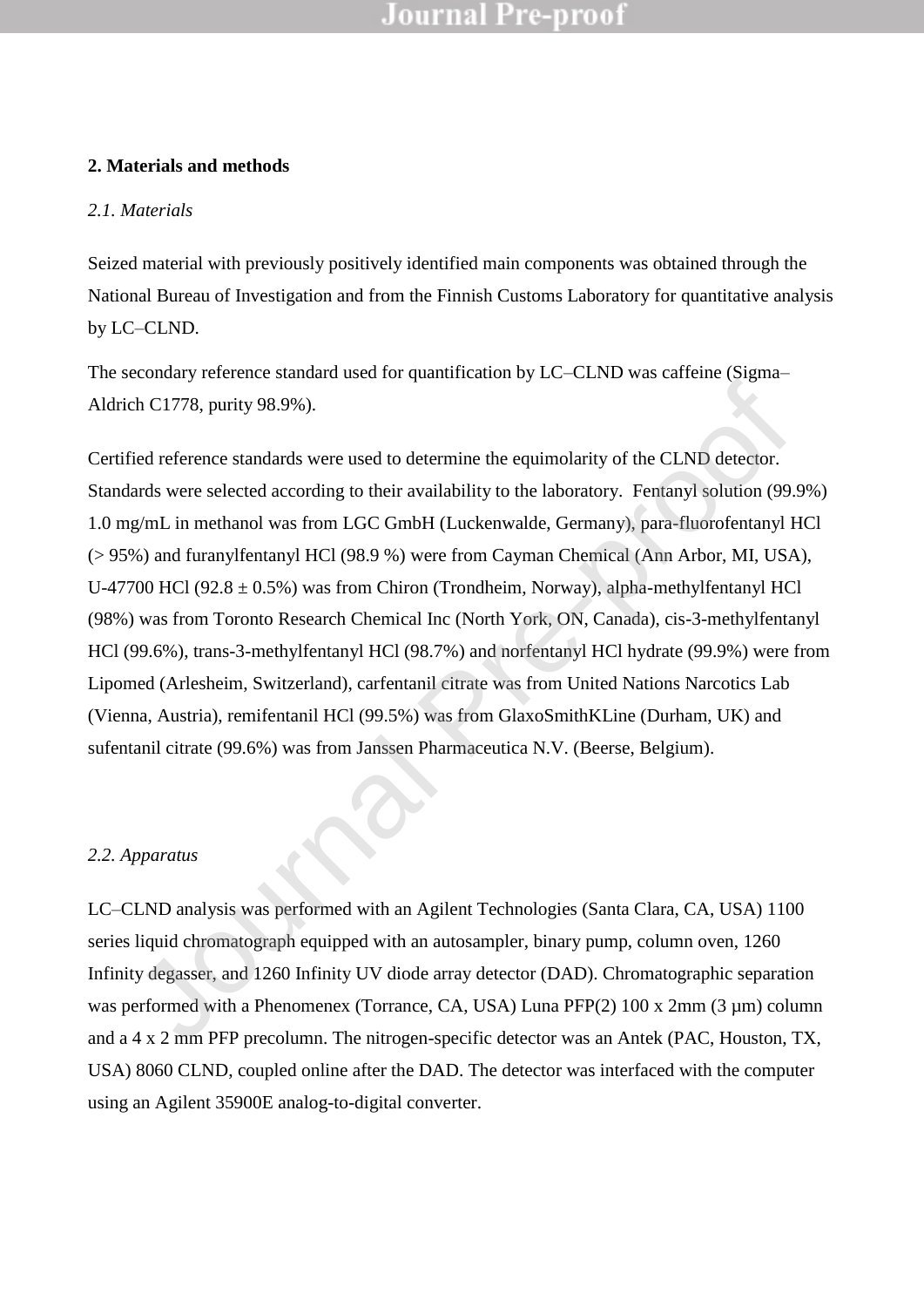#### *2.3. Sample preparation*

General procedure: a quantity of 10–20 mg of the seized material was dissolved in 0.1% formic acid (FA): methanol (MeOH) 9:1 v/v to obtain a solution of 10 mg/mL of seized material. This solution was analyzed directly in case of low-content samples or diluted proportionally to obtain a solution of 1.0 mg/mL of seized material for LC–CLND analysis.

For some high-content samples, a solution of 1.0 mg/mL was prepared in MeOH and diluted with 0.1% FA to obtain a solution of 0.10 mg/mL of seized material. In all cases, sample preparation was carried out to obtain an analyte concentration corresponding to approximately 20 – 80 ng of nitrogen per injection.

#### *2.4. LC-CLND analysis*

LC separation was performed in gradient mode at 40 °C. The mobile phase components were 0.1% FA and methanol. Flow rate was 0.25 mL/min and injection volume 10  $\mu$ L. The proportion of methanol was increased from 10% to 90% over 15 min and held at 90% for 5 min. Post-time was 10 min. The DAD signal was recorded at 230 nm and peak controlled spectra were recorded at 210– 400 nm. Although the compounds were pre-identified by other methods, the DAD signal was used to confirm the peak purity by means of the Agilent ChemStation similarity factor algorithm.

For CLND analysis, the inlet oxygen flow was 250 mL/min, helium flow 50 mL/min, and make-up helium flow 50 mL/min. The ozone generator oxygen flow was 25 mL/min, and furnace temperature 1050 °C. The photomultiplier tube voltage was set at 750 V, and the amplification factor was 1. UV and CLND data were processed using Agilent ChemStation. External calibration was performed at the beginning of each data acquisition sequence with caffeine as standard. Caffeine  $(2-4 \text{ mg})$  was weighed and dissolved in 0.1% FA: methanol 90:10 (v/v) to obtain a solution of 1 mg/mL. Subsequently, 20 mL of this solution was diluted with 180 mL of 0.1% FA: methanol 90:10 (v/v) to obtain a solution of 0.10 mg/mL, and this solution was further diluted to 0.01 mg/mL, respectively. Caffeine calibration standards were prepared from these standards by diluting with 0.1% FA: methanol  $90:10 \frac{v}{v}$  to obtain caffeine concentrations of 1.0, 2.0, 3.0, 4.0, 5.0, 10, 20, 30, 40 and 50 mg/mL which were equivalent to the calibration points of 2.9, 5.8, 8.7, 11.5, 14.4, 28.9, 57.7, 86.6, 115 and 144 ng of nitrogen per injection. The caffeine curve fit was found to be linear with  $R^2 > 0.999$ . arried out to obtain an analyte concentration corresponding to approximately 20 – 80 ng of<br>en per injection.<br>
C-CLND analysis<br>
paration was performed in gradient mode at 40 °C. The mobile phase components were<br>
dd methano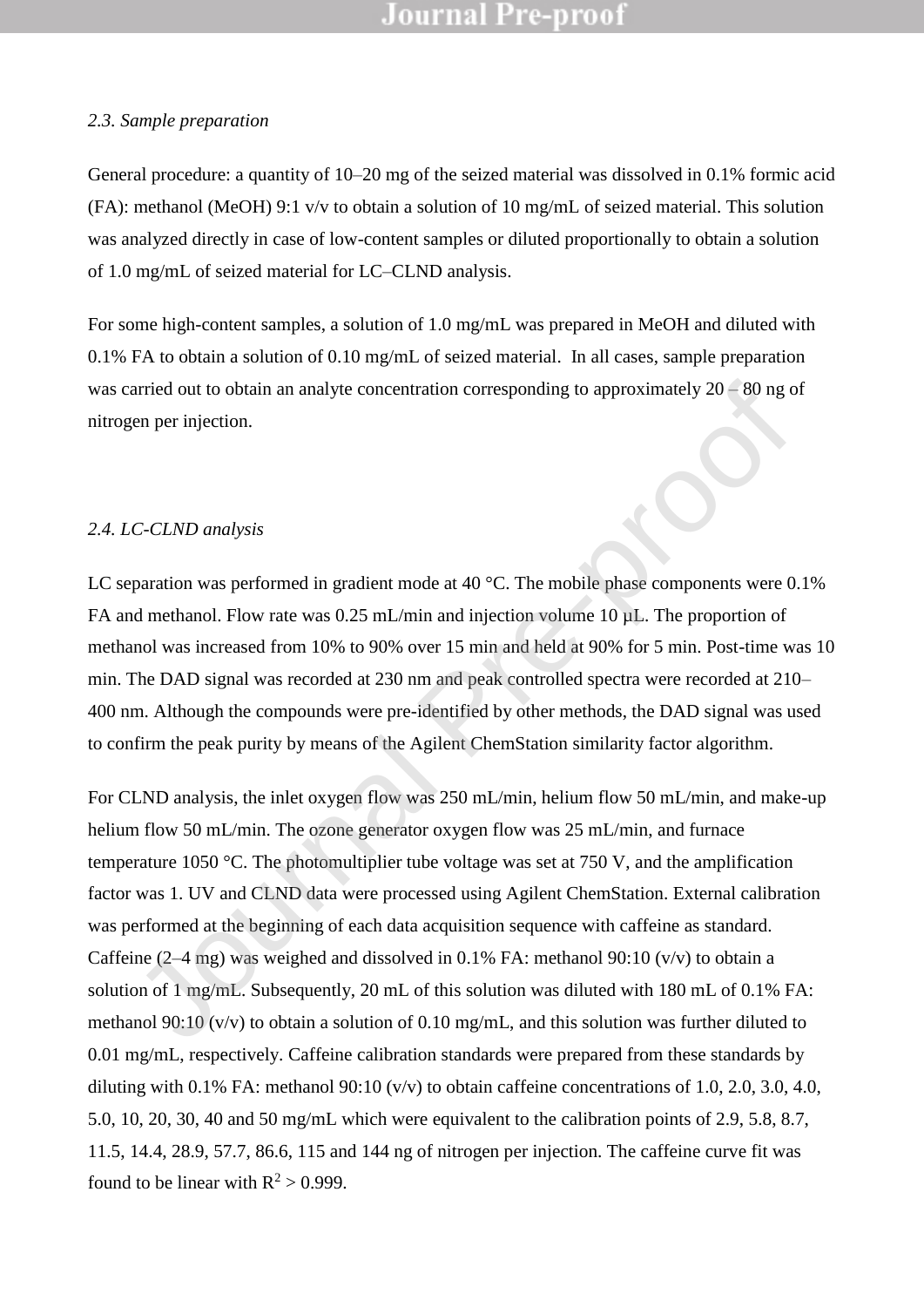#### *2.5. Equimolarity*

The equimolarity of nitrogen detection was investigated by analyzing different concentration levels (three levels per compound) of certified reference standard solutions of selected compounds using the caffeine calibration. All analyses were performed in duplicate. Equimolarity was calculated in the concentration level of approximately  $20 - 80$  ng of nitrogen per injection, depending on the nitrogen content of the compound. Equimolarity was reported as an average of calculated equimolarities at the different concentration levels.

#### **3. Results and discussion**

Table 1 shows the *N*-equimolarity of chemiluminescence nitrogen detection for ten fentanyl derivatives and U-47700 by the present LC–CLND method. The grand mean (range) equimolarity of the means of the eleven substances was  $96.4\%$  (91 – 101%). Within the nitrogen range indicated in the table, the equimolarity showed no concentration dependence.

Seized samples containing furanylfentanyl, carfentanil and U-47700 were quantified by the caffeine-calibrated LC–CLND method described above. These drugs were identified by high resolution mass spectrometry and, initially by NMR spectroscopy, without other illicit drug findings prior to submitting the samples for quantification by LC–CLND, However, the DAD signal was used to assess the peak purity for CLND calculations, applying a DAD peak purity criterion of 99% as well as visual inspection. The expanded uncertainty of measurement, calculated as shown before [5], was always < 20% as the systematic error component was low. ionalities at the different concentration levels.<br> **Sults and discussion**<br>
1 shows the N-equimolarity of chemiluminescence nitrogen detection for ten fentanyl<br>
artists and U-47700 by the present LC-CLND method. The grand

The furanylfentanyl samples, seized between December 2016 and November 2018 by the customs or police, consisted of 112 powdery samples with a mean (median, range) hydrochloride purity of 13% (4.9%, 0.08 – 100%). Table 2 describes the purity distribution of the furanylfentanyl samples showing a distinctly bipartite nature of low (lower than 9%) and high (higher than 60%) purity samples. The majority of the samples were of low purity, and they originated from small  $1 - 10$  g batches that obviously were intended for personal use on the Finnish market with limited demand for the product.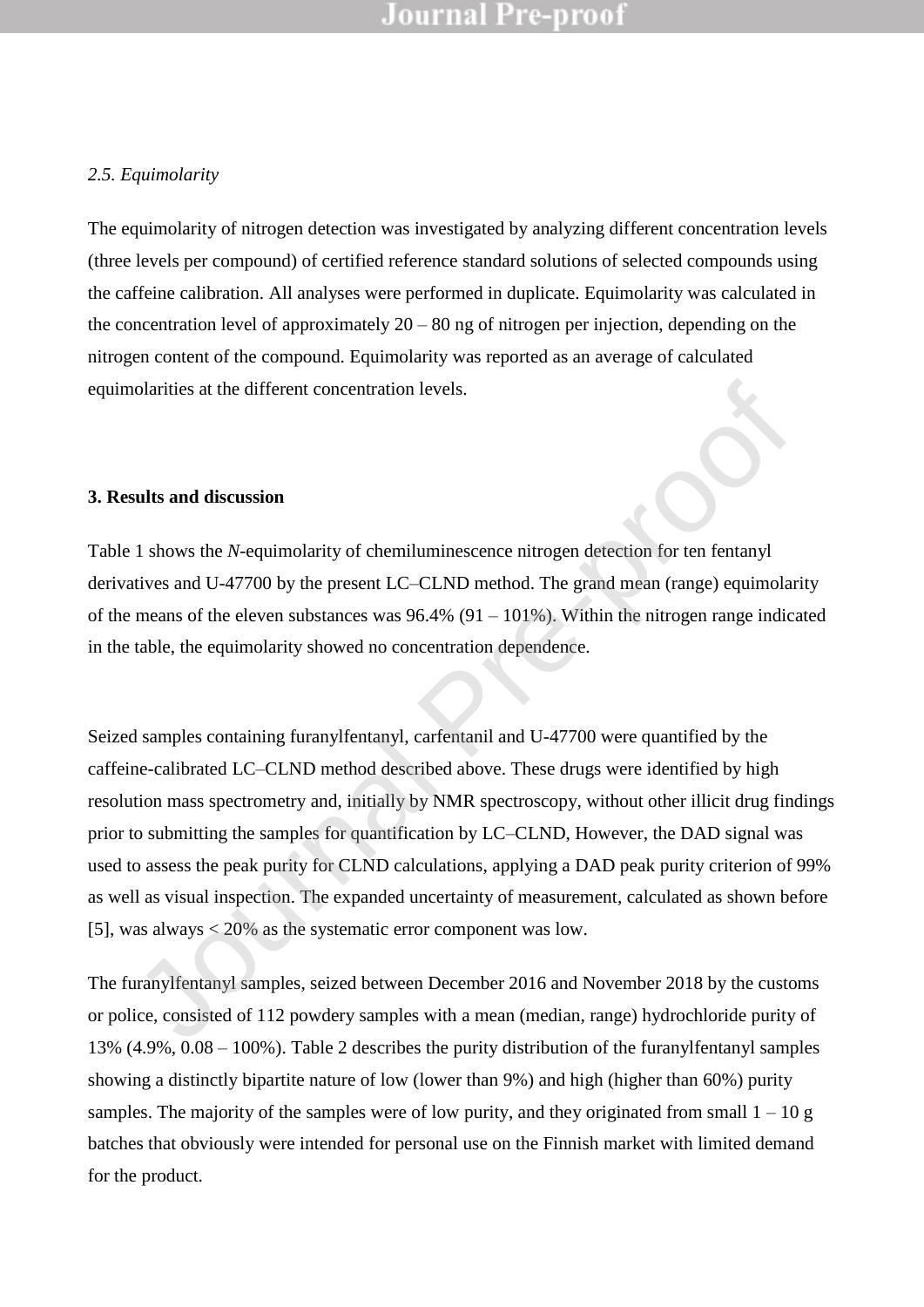The carfentanil samples, seized in August and December 2017 by the police, consisted of eight brownish sticky samples with a mean (median, range) hydrochloride purity of 0.064% (0.063%,  $0.052 - 0.092\%$ ).

The U-47700 samples, seized between December 2016 and August 2017 by the police and customs, consisted of seven powdery samples with a mean (median, range) hydrochloride purity of 89.0%  $(100\%, 51 - 100\%).$ 

The limitations of the LC-CLND method include only moderate chromatographic resolution and the requirement of a nitrogen atom in the analyte molecule. It is acknowledged that any DAD peak purity algorithm can only confirm the presence of impurities and never prove absolutely that the peak is pure. The CLND response is sensitive to the actual nitrogen configuration for compounds containing adjacent nitrogen atoms [6]. However, these limitations did not negatively affect the presented analysis, because all the studied drugs were nitrogenous and there were no interfering signals in the relevant chromatographic region. The common adulterants caffeine and paracetamol, for instance, eluted much earlier than the opioids investigated. Clearly, the method is amenable to even more general quantification of synthetic opioids. rement of a nitrogen atom in the analyte molecule. It is acknowledged that any DAD peak algorithm can only confirm the presence of impurities and never prove absolutely that the pure. The CLND response is sensitive to the

As stated in the European Drug Report 2019 by the European Monitoring Centre for Drugs and Drug Addiction (EMCDDA), new synthetic opioids pose a serious threat to individual and public health, while fentanyl derivatives make up the majority of the 49 new opioids monitored by the EMCDDA [7]. The present analytical approach meets the requirements posed by the rapidly changing illicit drug scene for instant quantification and valuation of drug seizures. Our future studies will focus on the development of parallel drug analysis by CLND and high resolution mass spectrometry.

#### **Credit author statement**

Ilpo Rasanen: Methodology, Validation, Formal Analysis, Writing – Original Draft Marianne Kyber: Resources Ilmari Szilvay: Resources, Investigation Janne Rintatalo: Resources Ilkka Ojanperä: Conceptualization, Methodology, Writing – Review & Editing, Supervision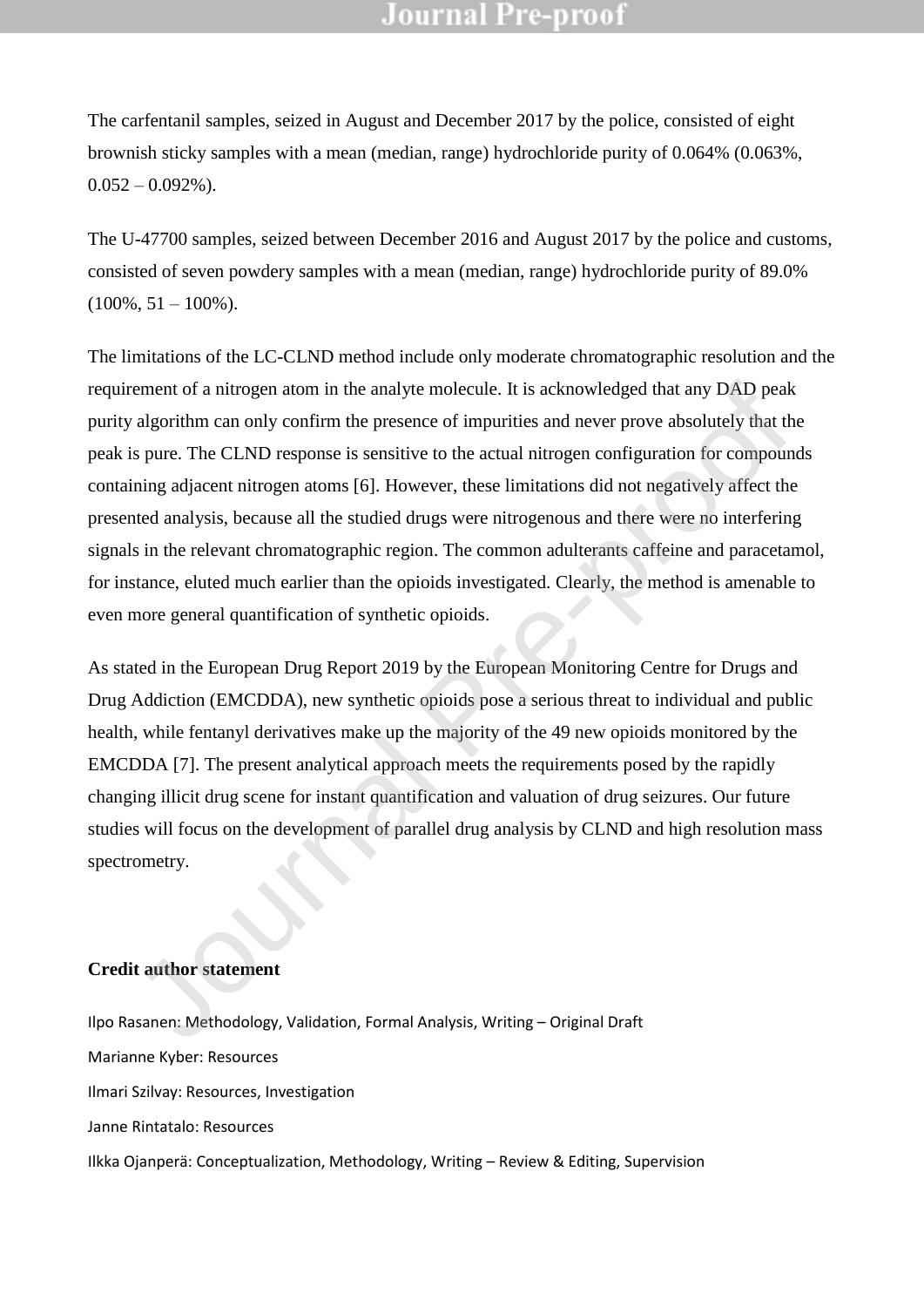#### **References**

[1] European Monitoring Centre for Drugs and Drug Addiction (2018), Fentanils and synthetic cannabinoids: driving greater complexity into the drug situation. An update from the EU Early Warning System (June 2018), Publications Office of the European Union, Luxembourg. [http://www.emcdda.europa.eu/publications/rapid-communications/fentanils-and-synthetic](http://www.emcdda.europa.eu/publications/rapid-communications/fentanils-and-synthetic-cannabinoids-ews-update_en)[cannabinoids-ews-update\\_en](http://www.emcdda.europa.eu/publications/rapid-communications/fentanils-and-synthetic-cannabinoids-ews-update_en) (accessed 3 October 2019)

[2] P.J. Jannetto, A. Helander, U. Garg, G.C. Janis, B. Goldberger, H. Ketha, The fentanyl epidemic and evolution of fentanyl analogs in the United States and the European Union, Clin. Chem. 65 (2019) 242-253.

[3] A. Skulska, M. Kała, A. Parczewski, Fentanyl and its analogs in the forensic laboratory. Medical and analytical problems, Probl. Forensic Sci. 59 (2004) 127-142.

[4] S. Laks, A. Pelander, E. Vuori, E. Ali-Tolppa, E. Sippola, I. Ojanperä, Analysis of street drugs in seized material without primary reference standards, Anal. Chem. 76 (2004) 7375-7379.

[5] I. Rasanen, M. Kyber, I. Szilvay, J. Rintatalo, I. Ojanperä, Straightforward single-calibrant quantification of seized designer drugs by liquid chromatography-chemiluminescence nitrogen detection, Forensic Sci. Int. 237 (2014) 119-125.

[6] B. Yan, J. Zhao, K. Leopold, B. Zhang, G. Jiang, Structure-dependent response of a chemiluminescence nitrogen detector for organic compounds with adjacent nitrogen atoms connected by a single bond, Anal. Chem. 79 (2007) 718-726.

[7] European Monitoring Centre for Drugs and Drug Addiction (2019), European Drug Report 2019: Trends and Developments, Publications Office of the European Union, Luxembourg. http://www.emcdda.europa.eu/publications/edr/trends-developments/2019 (accessed 3 October (2019) 242-253.<br>
(3) A. Skulska, M. Kala, A. Parczewski, Fentanyl and its analogs in the forensic laboratory. M<br>
and analytical problems. Probl. Forensic Sci. 59 (2004) 127-142.<br>
(4) S. Laks, A. Pelander, E. Vuori, E. Ali-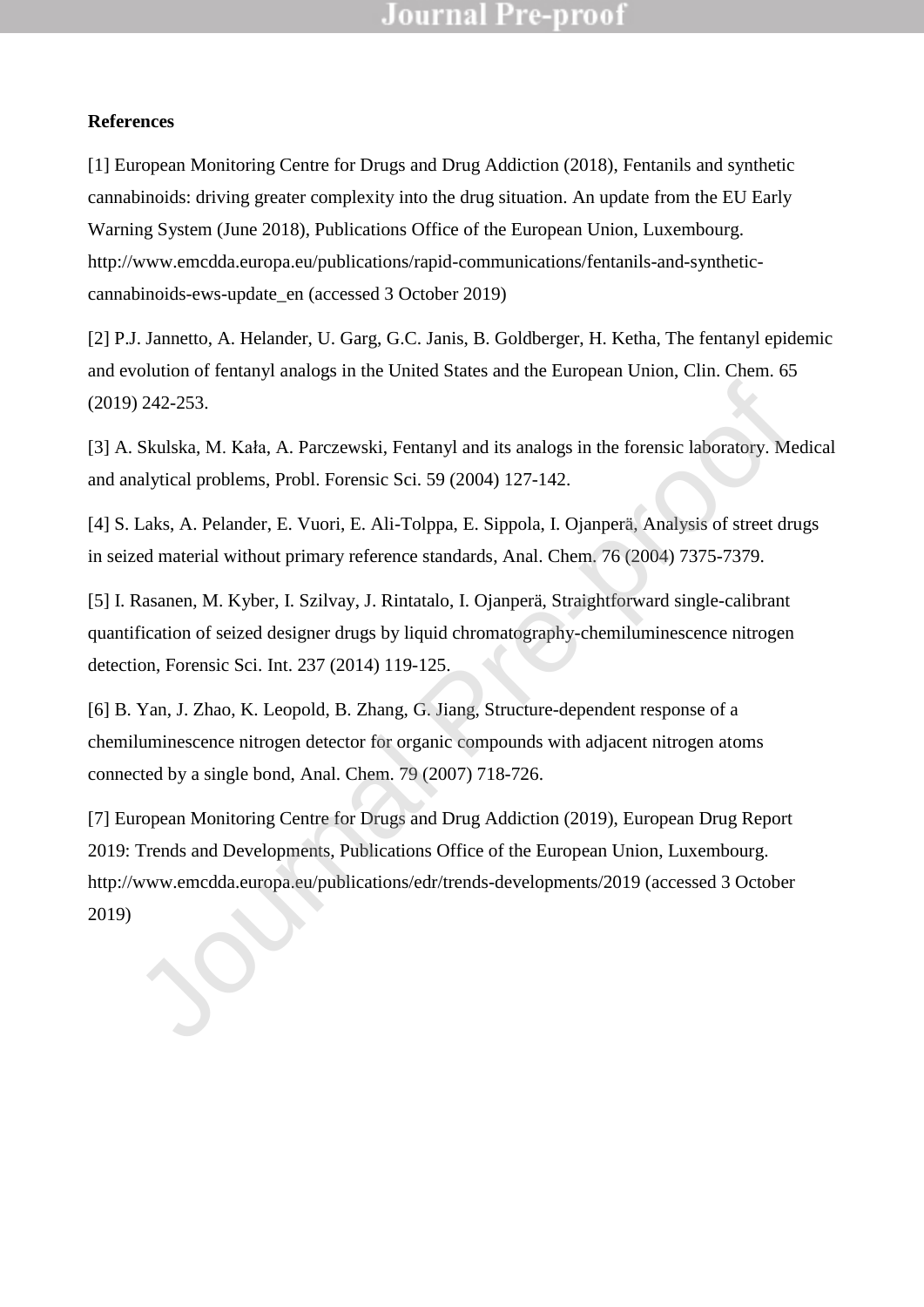### **Table 1**

Equimolarity of nitrogen detection for fentanyl derivatives and U-47700 by LC–CLND.

| Compound                                                                                           | <b>Retention time (min)</b> | <b>Mean</b><br>equimolarity (%) | Range<br>ng N/inj.   | <b>Equimolarity</b><br>range $(\frac{6}{9})^a$ |  |  |
|----------------------------------------------------------------------------------------------------|-----------------------------|---------------------------------|----------------------|------------------------------------------------|--|--|
|                                                                                                    |                             |                                 |                      |                                                |  |  |
| Norfentanyl                                                                                        | 8.86                        | 96                              | $24 - 104$           | $95.0 - 96.5$                                  |  |  |
| Remifentanil                                                                                       | 10.95                       | 95                              | $15 - 71$            | $94.7 - 95.7$                                  |  |  |
| U-47700                                                                                            | 12.35                       | 97                              | $18 - 84$            | $96.5 - 99.2$                                  |  |  |
| Fentanyl                                                                                           | 12.51                       | 96                              | $16 - 79$            | $94.8 - 98.7$                                  |  |  |
| Furanylfentanyl                                                                                    | 12.74                       | 98                              | $\overline{15} - 70$ | $94.1 - 99.2$                                  |  |  |
| α-Methylfentanyl                                                                                   | 12.79                       | 98                              | $14 - 72$            | $89.0 - 104.0$                                 |  |  |
| para-Fluorofentanyl                                                                                | 12.89                       | 101                             | $15 - 77$            | $97.2 - 103.7$                                 |  |  |
| trans-3-Methylfentanyl                                                                             | 13.04                       | 91                              | $16 - 90$            | $83.4 - 95.4$                                  |  |  |
| cis-3-Methylfentanyl                                                                               | 13.07                       | 93                              | $16 - 73$            | $91.9 - 99.0$                                  |  |  |
| Carfentanil                                                                                        | 13.11                       | 98                              | $15 - 70$            | $93.1 - 100.5$                                 |  |  |
| Sufentanil                                                                                         | 13.50                       | 97                              | $13 - 65$            | $95.4 - 98.4$                                  |  |  |
| <sup>a</sup> three concentration levels within the ng/N range indicated were analysed in duplicate |                             |                                 |                      |                                                |  |  |